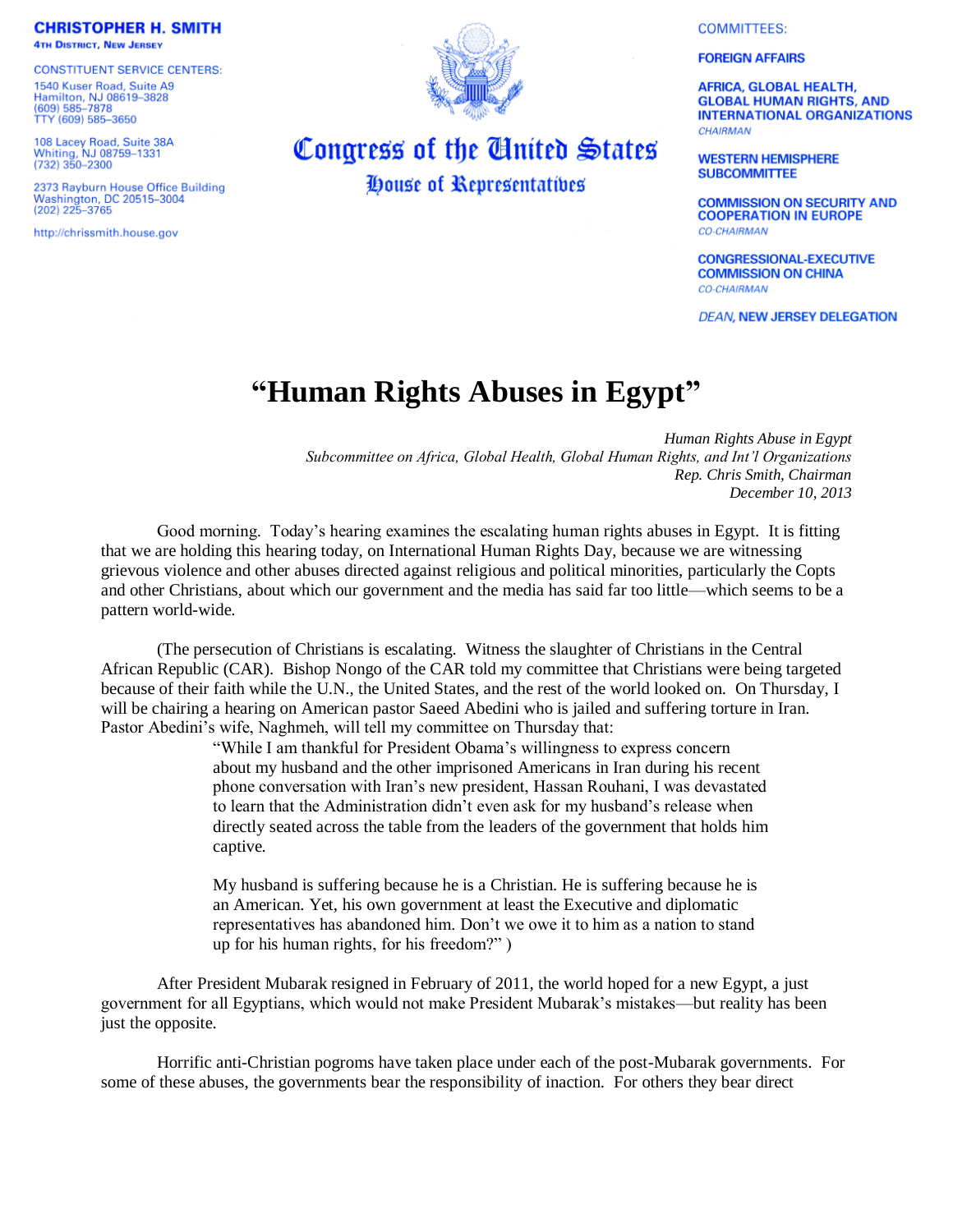responsibility. In recent months, undercurrents of abuse and contempt for human dignity long existing in Egypt have turned into flash floods of violence.

For example, the Supreme Council of the Armed Forces presided over the Maspero protest massacre in October 2011. At least twenty-five people were killed and more than 300 injured—almost all of them Copts—when the military drove trucks through the crowd and used live ammunition against the unarmed protestors.

Under the now-displaced Morsi government three low-level soldiers involved were charged with minor crimes and received two- to three-year sentences. No commanding officers were held responsible for ordering or failing to prevent the deadly assaults.

While Mr. Morsi of the Muslim Brotherhood's Freedom and Justice Party, at times voiced support for an Egypt that was home to Muslims and Christians, his inaction belied his rhetoric. In April of 2012, St. Mark's Cathedral, seat of the Coptic Pope, was attacked by 30-40 Muslim youths. While dozens of Copts were sheltering inside, security forces joined the mob. Rather than dispersing the crowd, they participated in the all-night attack or stood idly by as rocks, gasoline bombs, and gas canisters were lobbed into the iconic cathedral. Despite this, President Morsi denied that the clash was sectarian in nature.

After Mr. Morsi was removed in July of this year, the military ended the Muslim Brotherhood's sitin with violence, killing hundreds of protestors. Tragically, some in the Muslim Brotherhood scapegoated the Copts although the Copts had nothing to do with the military's violent response.

On August 14, a day that will be remembered as the worst day for Copts in 700 years, thirty-seven churches, five schools, three Bible societies, four other Christian institutions, and many homes and businesses were burned or damaged by mobs. More than100 deaths were documented in the initial spate of violence and its aftermath.

Some Copts have charged the current military government in Egypt with allowing the attacks on Coptic persons, businesses, churches, and homes to continue—often in sight of police stations and in spite of repeated and direct calls for help—in order to solidify government power as the only alternative to the Muslim Brotherhood, as well as to justify their own heavy-handed crackdown on the Muslim Brotherhood.

The Muslim Brotherhood denies any involvement in the attacks occurring across the country, and has at times condemned them.

Yet the Brotherhood's Freedom and Justice Party Branch in Helwan reportedly posted a statement holding the Coptic Pope responsible for Morsi's removal and otherwise linked Copts to attacks on the Muslim Brotherhood. The Brotherhood also called for Friday prayers to be held in an evangelical church in Minya after it was occupied and converted into a mosque on August 15.

Whoever the attackers are—and that is one thing we hope to learn more about today—the bottom line is that Coptic citizens are having their most basic human rights – freedom of religion, freedom of association, and equal protection of the laws – denied.

We can never rest while human dignity is so grossly trampled on – nor can we ever accept the suffering that has marked Coptic life for decades, very much including the abductions, forced conversions, and forced marriage of Coptic girls and women. These abuses have continued unabated, and, by some reports, have escalated sharply following the Arab Spring, as have the abuse of the Egyptian courts to prosecute blasphemy cases against Christians, moderate Muslims and secularists.